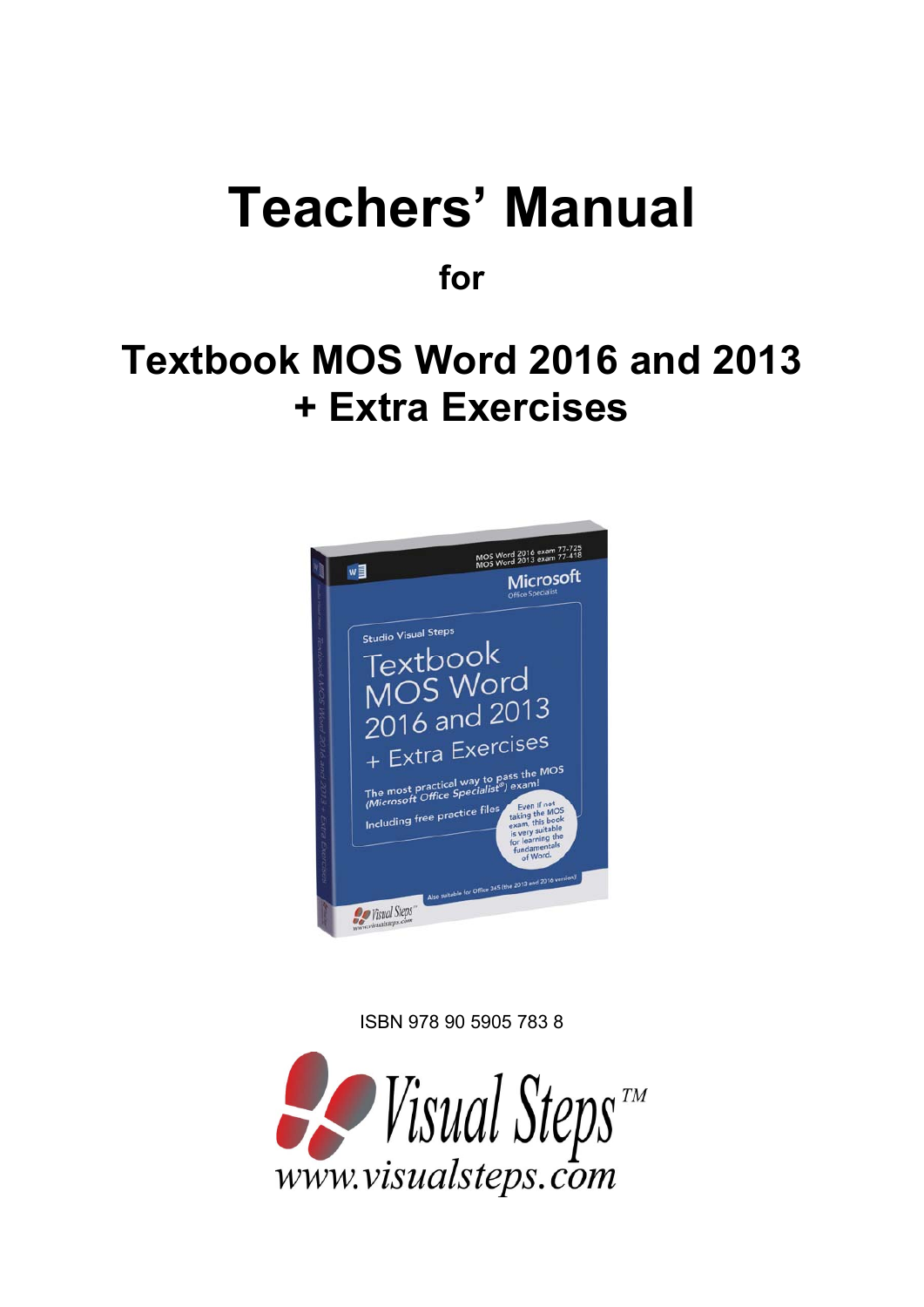## **1. Introduction**

This course manual assumes a lesson structure consisting of nine points. These points have been divided into three groups. Each class period will generally have the following structure:

#### **A Introduction** 1. Make sure the students are ready for class to begin.

- 2. Explain this lesson's objectives.
- 3. Review any necessary background knowledge.
- **B Instruction** 1. Present the subject matter.
	- 2. Help the students learn the material.
	- 3. Have the students demonstrate the requested techniques.
	- 4. Give feedback on the demonstrations.
- **C Conclusion** 1. Assess the final results of the learning process (testing).
	- 2. Recap and demonstrate uses for what's been learned.

This lesson structure should be followed step-by-step from start to finish.

Steps B1 through B4 will be frequently repeated, as the subject matter will be offered in small chunks (B1).

This means there will be many points at which the student may need some help (B2). This also means that during a class, students will learn multiple techniques they can demonstrate (B3), to which the instructor should respond with approval or corrective comments as needed (B4).

On the next page you will see the **lesson structure** again, this time expanded with extra information to clarify the content of the 'how' and "why" behind each step. This structure will also be followed in explaining the details for the separate class meetings later in this manual. You can split the lessons which cover a longer chapter if needed. You may wish to handle the material in these chapters in separate sessions.

Plan to use the available class time as follows:

- Introduction 10-15%
- Instruction 60-70%
- Conclusion 20-25%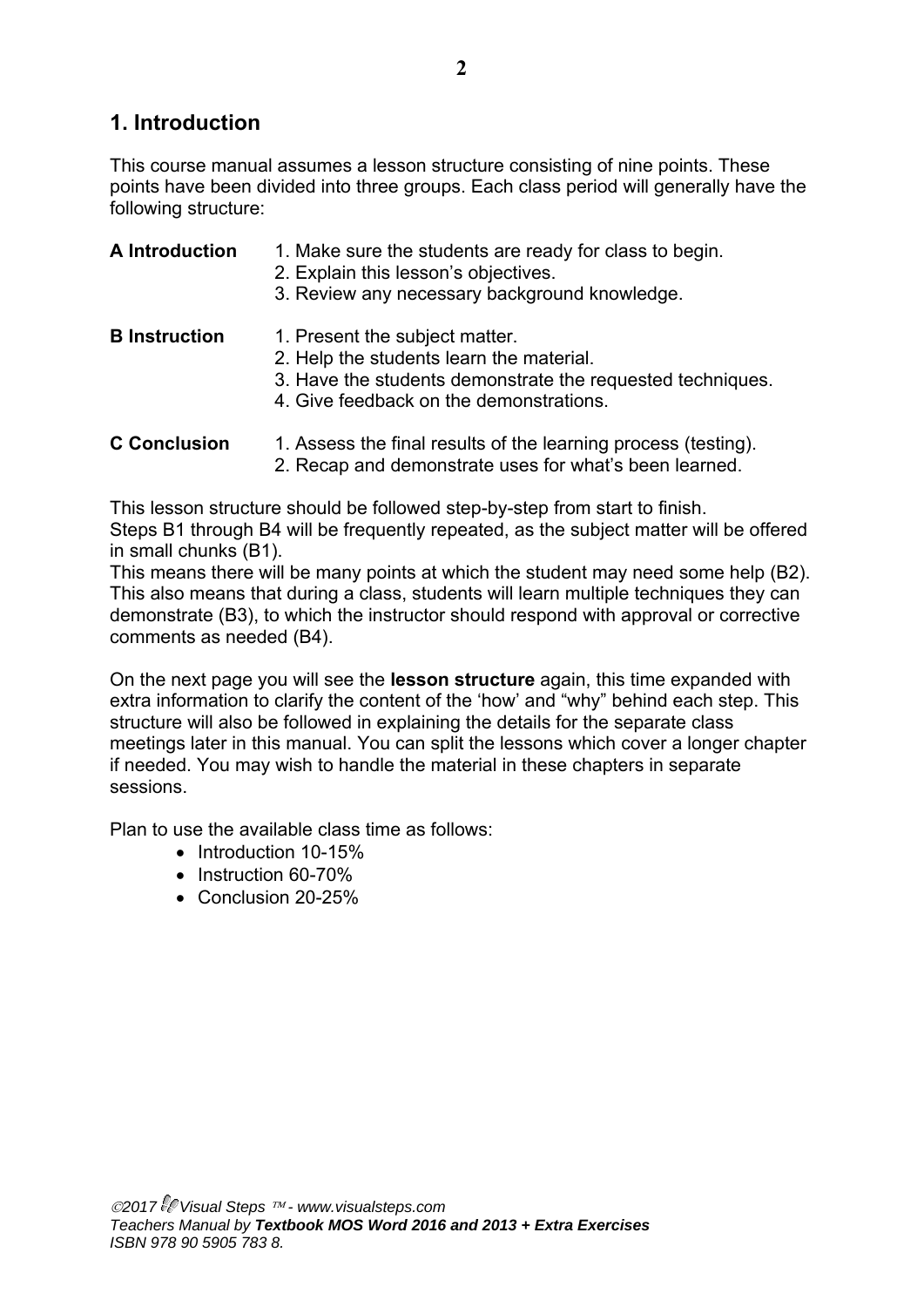#### **Lesson Structure**

#### **A Introduction 1. Make sure the students are ready for class to begin.**

**The instructor** can ask for silence, close the door, write an announcement on the board, or in some other way draw attention **to** the coming lesson.

#### **2. Explain this lesson's objectives.**

It is important for both student and instructor to know exactly what a lesson's desired results are. The student's work attitude, for example, depends upon whether he needs to recognize, commit to memory, or apply the material being presented.

Simply listing the subjects that will be covered is not enough. The instructor must explain them in recognizable terms.

#### **3. Review any necessary background knowledge.**

At the start of each lesson, the instructor should make sure the new information will connect to and build upon previously acquired concepts and skills. In order to do so, the instructor must first help the students recall (activate) the relevant knowledge.

#### **B Instruction 1. Present the subject matter.**

The heart of the learning process is the offering of information by the instructor or by the textbook.

#### **2. Help the students learn the material.**

The instructor doesn't stand at the front of the class during the learning process, but rather moves around, observing the students' activities and offering support where necessary. The didactic approach being applied can be characterized as guided experiential learning.

#### **3. Have the students demonstrate the requested techniques.**

The point here is not to check whether students have done their homework, but rather to provide an opportunity for practicing the desired (final) techniques. Specific questions will give the students the opportunity to demonstrate to themselves and to the instructor that they understand or can apply the information.

#### **4. Give feedback on the demonstrations.**

It's instructive and reinforcing to provide students with feedback on their demonstrations of what they've learned.

Feedback on a student's execution of techniques often occurs naturally: it either works or it doesn't. In any case, feedback should provide information about correct execution of the techniques that are visible during the learning process.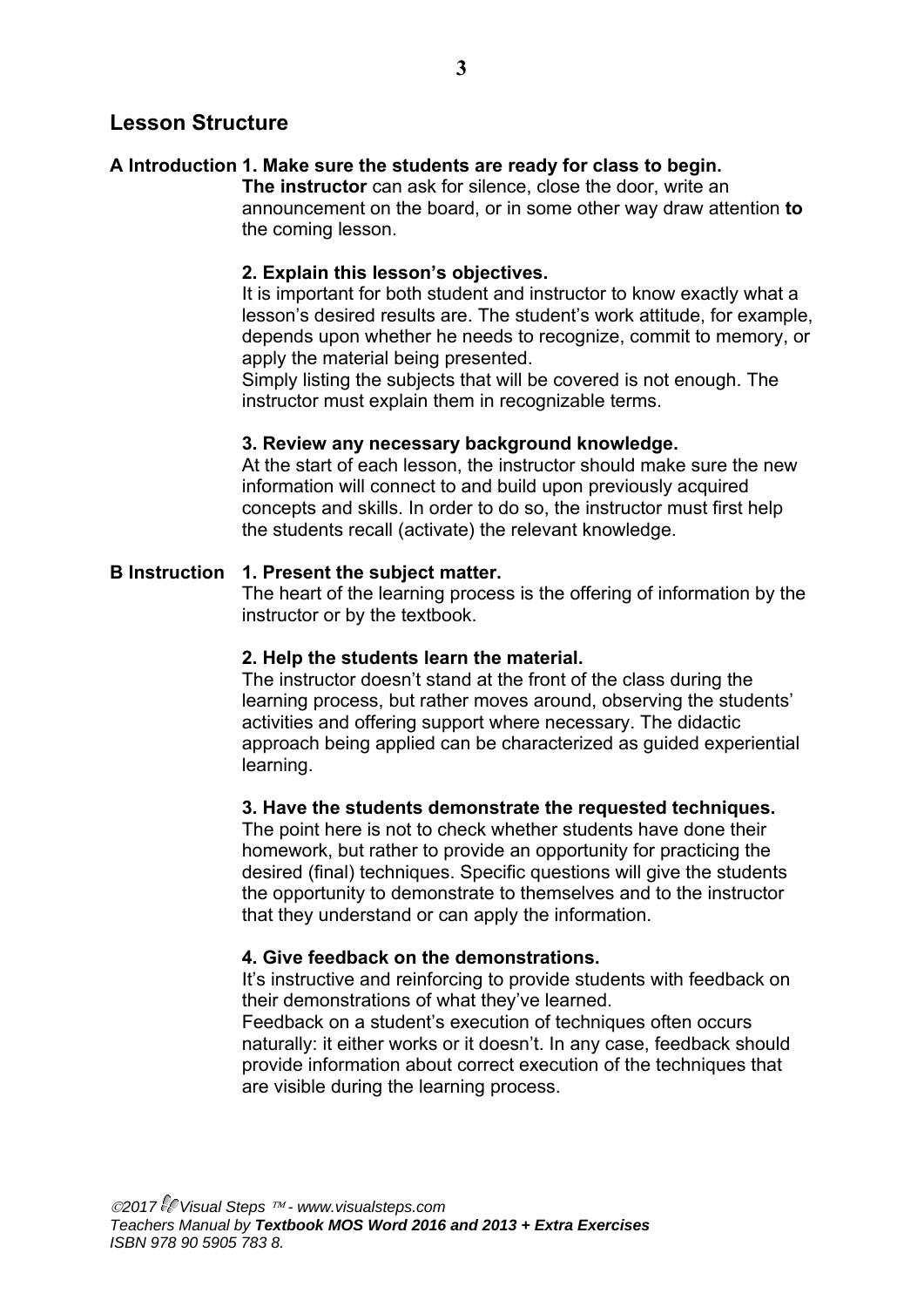#### **C Conclusion 1. Assess the final results of the learning process.**

The point of this step is to determine whether the student has accomplished the educational objectives, and whether he can perform the desired actions with confidence. There are various forms of testing available for this: completing an exercise, for example, or answering questions. They don't all have to be given at the same time. Naturally, the tests should be tailored to the stated educational objective.

#### **2. Recap and demonstrate uses for what's been learned.**

This last step is focused on helping the material sink in for the long term. As a result, this information should bridge multiple lessons and focus on making connections among different topics.

## **2. Previous Knowledge**

Some previous knowledge is assumed for the entire course. Students without this knowledge should plan to spend some time acquiring it before the first course meeting.

The following skills comprise the previous knowledge assumed for this course:

- able to click, double-click, and drag with the mouse
- able to start and stop programs
- able to type and edit text
- able to start up and shut down Windows

## **3. General**

**Technical matters** such as proper installation of *Windows 10, 8.1 or 7* and *Microsoft Office Word 2016* or *2013* are essential for this course. Installing *Microsoft Office Word* falls outside the scope of this course. The website that comes with the book contains practice files that will be used in the exercises. A working Internet connection is needed in order to be able to download the practice files from the website. Downloading the practice files also falls outside the scope of this course.

For some exercises a printer is required. If you do not have a printer, you can just read the through that particular section.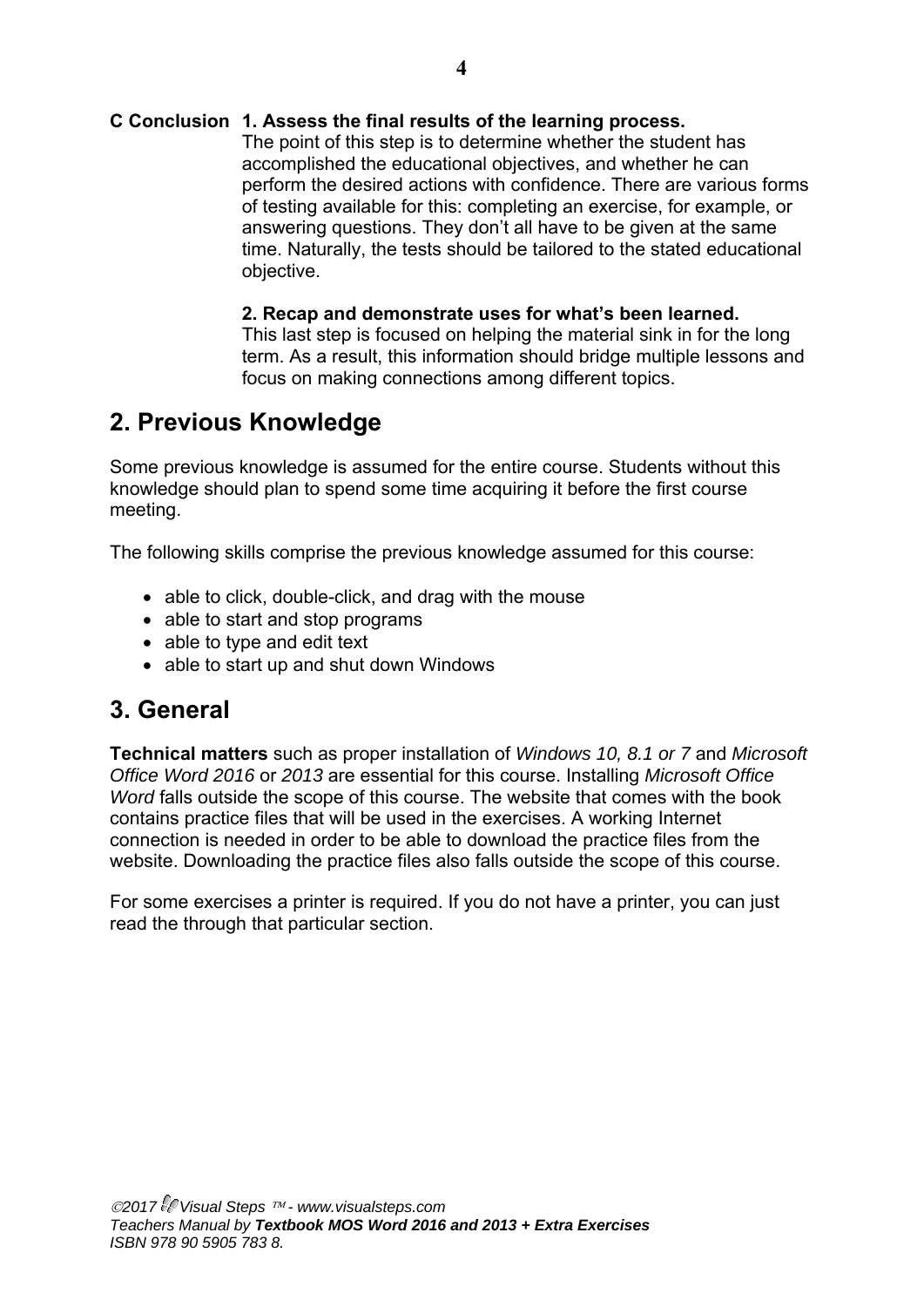## **4. Lesson Plan**

The lesson plan of this teachers' manual covers the Chapters 1 through 9 of the *Textbook* part of the book, and Chapters 1 through 12 of the *Workbook* part of *Textbook MOS Word 2016 and 2013 + Extra Exercises* 

Depending on the available hours, you can adjust the lesson plan to suit your current situation. You can for example exclude parts of the *MOS Word 2016 and 2013* package, or assign them as homework.

Chapter 1 Creating and Editing Text

Chapter 2 Creating Lists and Tables

Chapter 3 Pictures

Chapter 4 WordArt, SmartArt and More

Chapter 5 Formatting Paragraphs and Headings

Chapter 6 Formatting Documents

Chapter 7 Adding References

Chapter 8 Document and Print Views

Chapter 9 Text Editing Made Easy

It is advised to use the order of the chapters for the order of the lessons.

## **5. Available content**

The Visual Steps package of MOS Word 2016 and 2013 contains the following components:

## *Textbook MOS Word 2016 and 2013*

The Microsoft Word text editing program is one of the most popular programs used today for writing letters, reports, flyers and more. It is embraced by business, education, health care and government institutions. This is why it is important to get to know this program!

The step by step instructions and examples in the Textbook will help your students learn to use *Word* in the most efficient manner. The additional exercises at the end of the book help to increase proficiency in the program and reinforce what the student has learned.

After working through the book, the student has the opportunity to take the Microsoft Office Specialist ® (MOS) exam. Upon successful completion of this exam, an official certificate is awarded. This is a document that can be important in the workplace and a plus on a resume.

This textbook has been written using the Visual Steps<sup> $TM$ </sup> method. The method is simple: just place the book next to the computer and perform each task step by step directly on the computer. With the clear instructions and the multitude of screenshots, the student will always know exactly what to do next. By performing the tasks directly, the student quickly learns how to work with *Word 2016* or *Word 2013*.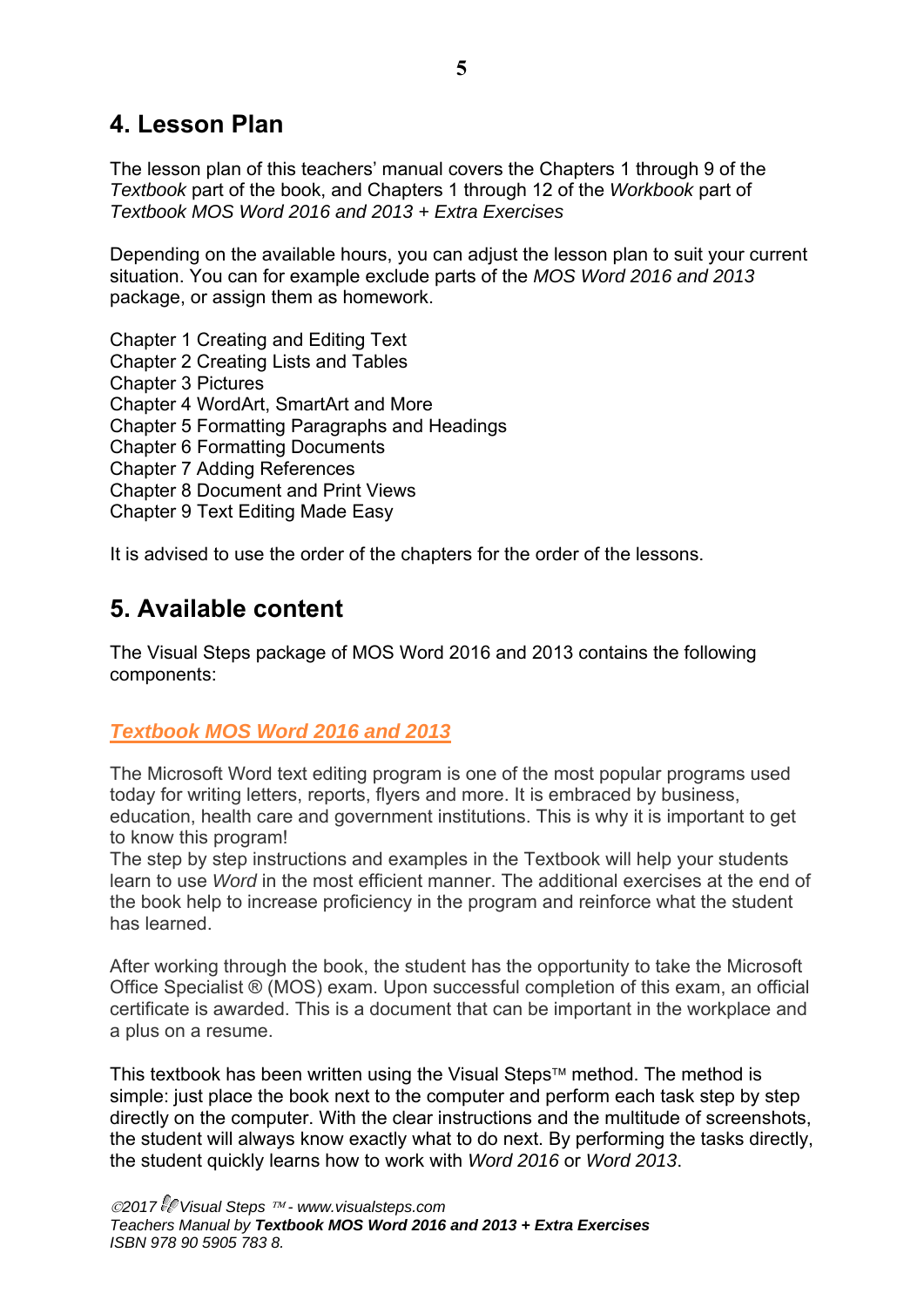In this Visual Steps™ book various icons are used. This is what they mean:

#### **Action s**

These icons indicate an action to be carried out:

| $\bigoplus$  | The mouse icon means you need to do something with the mouse.                                                                |
|--------------|------------------------------------------------------------------------------------------------------------------------------|
|              |                                                                                                                              |
| <b>FRAME</b> | The keyboard icon means something needs to be entered or typed<br>using the keyboard.                                        |
|              |                                                                                                                              |
| LL           | The hand icon means something needs to be done, for example,<br>turn on the computer or carry out a task previously learned. |

In addition to these icons, in some areas of this book extra assistance is provided to help the student work successfully through each chapter.

#### **Help**

These icons indicate that extra help is available:

| $\rightarrow$ |  |  | <b>The arrow icon indicates an alert or warning about something.</b> |  |
|---------------|--|--|----------------------------------------------------------------------|--|
|               |  |  |                                                                      |  |

- The bandage icon indicates an extra help or tip in case something went wrong.
- The hand icon is also used in the exercises. The exercises help to **Ite** reinforce what is learned.
- **1** Has the student forgotten how to do something? The number next to<br>the footsteps can be used to look up the information in the appendix<br>How Do I Do That Again?<br>In separate boxes the student will find tips or additional back Has the student forgotten how to do something? The number next to the footsteps can be used to look up the information in the appendix **How Do I Do That Again?**

about *W Word 2016 6* and *Word d 2013*.

#### **Extra information**

Information boxes are denoted by the following icons:

The book icon points to extra background information that can be read at the student's convenience. This extra information is not necessary for working through the book and is also not important for the exa amination.

The light bulb icon indicates an extra tip on how to use Word. The tips in the last section of each chapter are not important for the examination.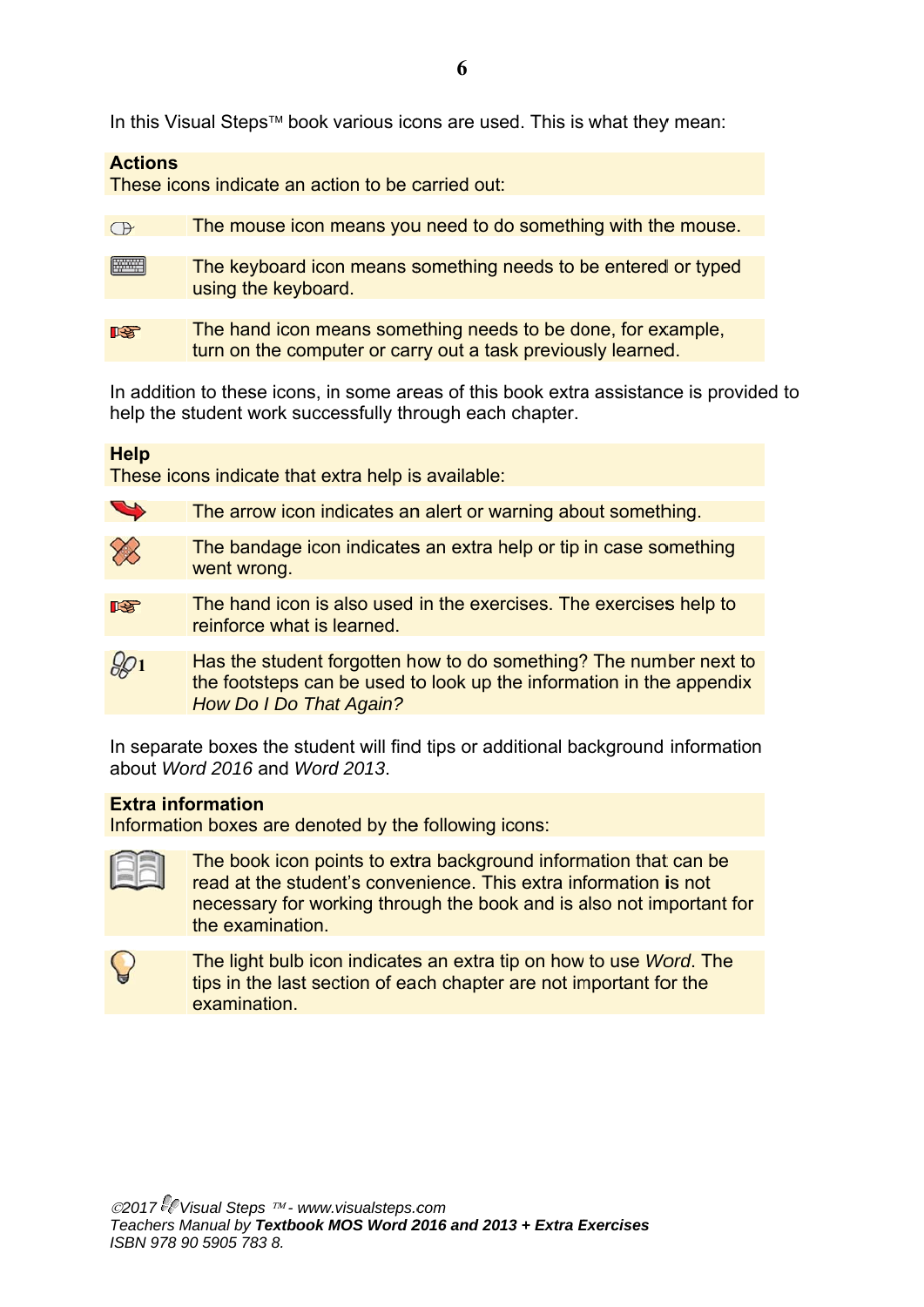#### **Practic ce files**

The practice files used in this book can be downloaded from www.visualstepsmosbooks.com/word2016-practicefiles.php. The practice files are saved in a ZIP-file. If the practice files are not yet on the student's computer, they will first need to be copied to the *(My) Documents* folder. A PDF file on the website describes how to do this. Carefully follow the instructions given in the PDF file. If the student does not do this, the practice files may end up in the wrong folder.

The practice files can be used while performing the step-by-step instructions. Be careful not to save the files with the same name in the same folder. Multiple students can therefore use the same practice files.

If you prefer, you can download the files to the computers at your school in advance of the c course.

#### **Extra Exercises (workbook)**

The workbook is essential in preparing for the Microsoft Office Specialist $^\circ$  exam (MOS). .

Once a student has worked through the first chapters of this book, they will know how to perform the basic, rudimentary tasks in *Word*. However, this does not mean that all tasks have been mastered. The extra exercises in this book allow the student to practice even further with various types of assignments or tasks.

This book contains exercises that will prepare the student for the MOS *Word* exam. The exercises are subdivided into footsteps exercises, do-it-yourself exercises and MOS exam exercises.

#### **Footsteps Exercise**

In this type of exercise all actions are marked by a footstep icon  $\mathscr{D}^1$  This means the actions have already been handled earlier in the textbook. If the student does not know how to perform an action, he can learn how to do so by looking for the corresponding number written next to the footstep icon in the appendix How Do I Do That Again? at the end of the book.

At the end of each exercise, reference is made to a file to compare the result with the program window. The student can quickly see if the exercise has been done correctly. The final result files can be found in the practice files folder.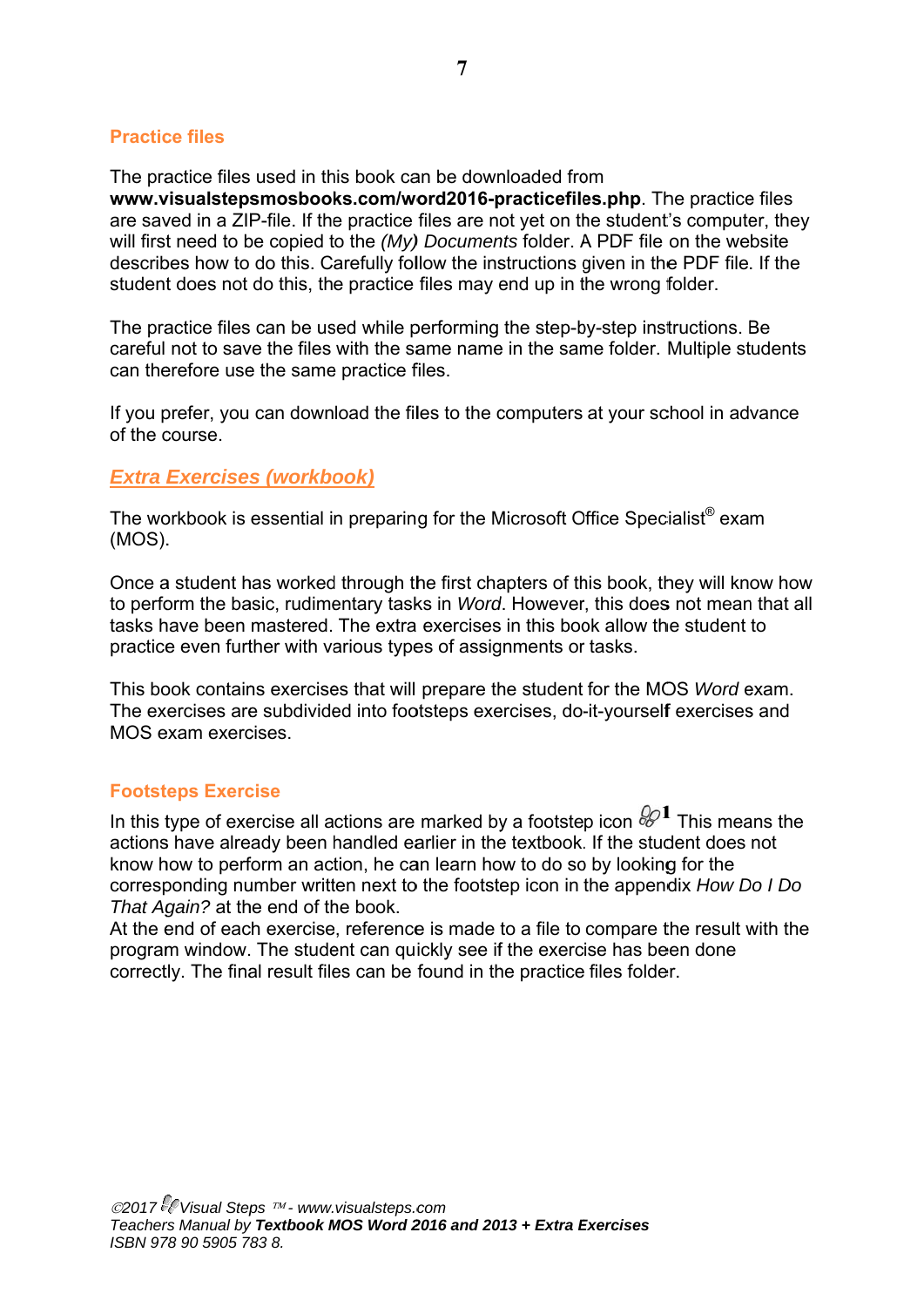#### **Do-It-Yourself Exercise**

In this type of exercise, the required actions are not accompanied by the footstep icons. It is now expected that the student can perform the necessary actions without the need of the footsteps. At the end of each exercise, reference is made to a file to compare the result with the program window. The student can check if the exercise has been done correctly.

#### **MOS Exam Exercise**

This exercise trains the student through a simulation that is set on the PC. In this way, the student becomes familiar with the MOS exam format and is prepared for the test environment. At the end of the exercise, reference is made again to a file to compare the result with the program window. The student can quickly see if the exercise has been done correctly. On page 292 of the textbook instruction is given on how to do these exercises step by step.

#### **Practice files workbook**

The practice files used in this book can be downloaded from

**www.visualstepsmosbooks.com/word2016-practicefiles.php**. The practice files are saved in a ZIP-file. If the practice files are not yet on the student's computer, they will first need to be copied to the *(My) Documents* folder. A PDF file on the website describes how to do this. Carefully follow the instructions given in the PDF file! If the student does not do this, the practice files may end up in the wrong folder.

The practice files can be used while performing the step-by-step instructions. Be careful not to save the files with the same name in the same folder. Multiple students can therefore use the same practice files.

If you prefer, you can download the files to the computers at your school in advance of the course.

#### **Results**

The exercises in this books are accompanied by result files. The student can use these files to check if the exercises have been done correctly. The result files are located in the practice files folder which can be downloaded from the web page listed above.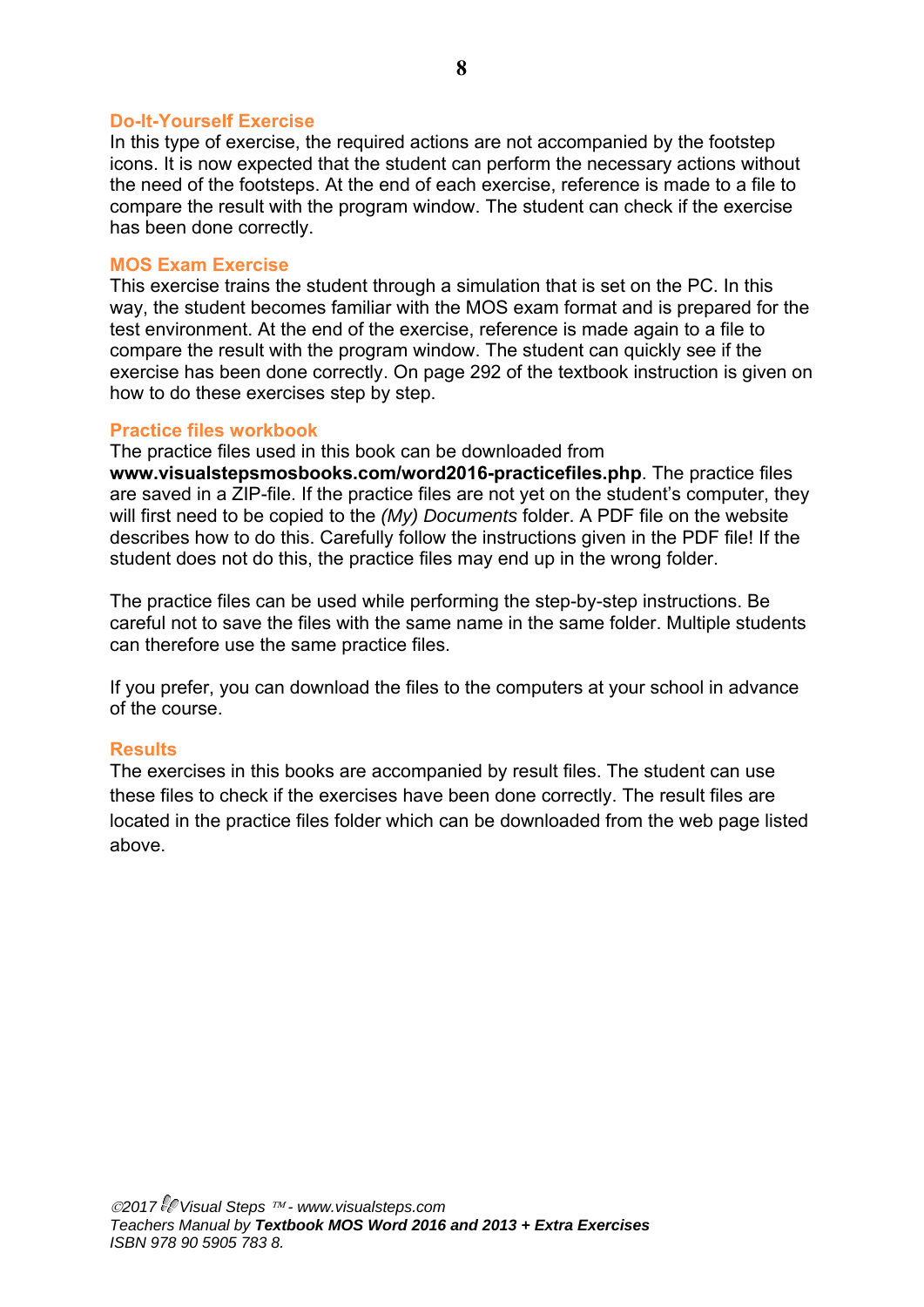### **6. Notes and advice for various chapters**

Some chapters require additional materials or there are things that you may want to take into beforehand. Here you will find an overview.

#### **Chapter 1**

- Students should have the practice files available before the lesson begins. You can read how to obtain these files in the previous section of this manual.
- It is also suggested that the student read the explanations given in the *Foreword* section (page 11) of this book, as well as the sections *How to Use This Book*, *The Screenshots* and *The Website and Supplementary Materials* on pages 13 through 15. These sections explain how to work with the book and how to use the practice files. Classical discussion is also an option.
- The students do not necessarily need to perform the actions in the *Background Information* and *Tips* sections at the end of a chapter. They can choose to read this information only. The *Background Information* and *Tips* sections provide extra information about *Word*, but is not required for the exam.
- If a student wants to work through the extra exercises, it is advisable to read the sections *How to Use This Book* and *The Website and Supplementary Materials* on pages 291 through 292. Before doing the *MOS Exam Exercises* be sure to have the student read the section *The MOS Exam Exercises* on pages 292 through 297. Classical discussion is also an option.
- In the section 1.9 *Saving a document*, the steps are given to save the file in the *(My) Documents* folder. You can also let the students save the file to another location, for example, a specific folder on the school computer (or school server).

#### **Chapter 3**

- If the practice files for the book are stored in a location other than *(My) Documents*, the steps in section 3*.*1 *Inserting a Picture* will need to be done differently. You can explain to the student how to do this using an additional instruction.
- When reducing or enlarging images, the student can make an image bigger or smaller than shown in the book. That is basically no problem, but keep in mind that the screen images in the book may differ slightly.

#### **Chapter 4**

 When reducing or enlarging WordArt and Text Boxes, the student can make an image bigger or smaller than shown in the book. That is basically no problem, but keep in mind that the screen images in the book may differ slightly. The same applies to other components in this chapter, such as *SmartArt* images.

#### **Chapter 6**

• In section 6.19, *Saving a Document as a PDF file*, the steps are given to save the file in the *(My) Documents* folder. You can also let the students save the file to another location, for example, a specific folder on the school computer (or school server).